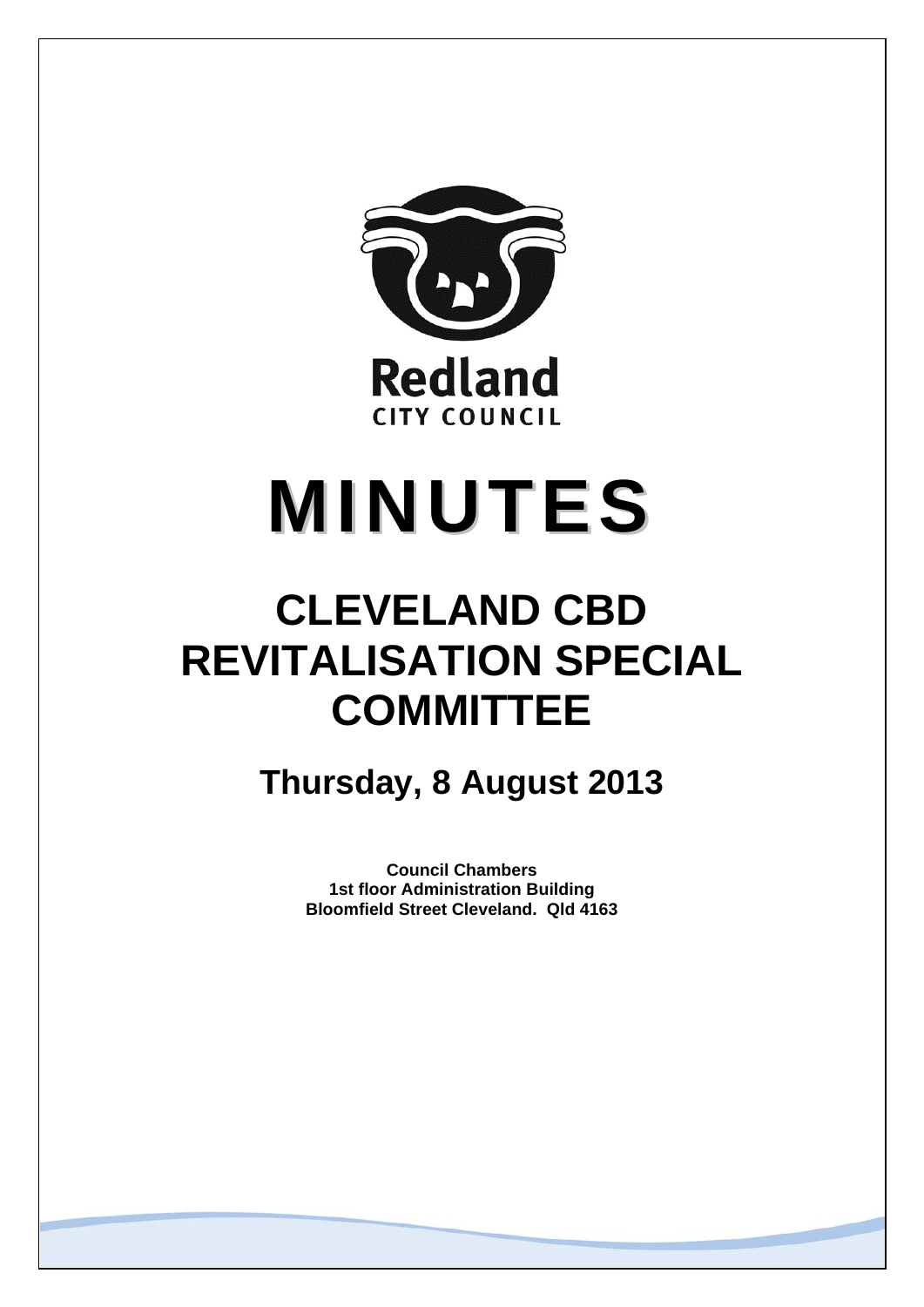### **Table of Contents**

| <b>Item</b>    |     | <b>Subject</b>                                                            | Page No |
|----------------|-----|---------------------------------------------------------------------------|---------|
|                |     |                                                                           |         |
| 1              |     |                                                                           |         |
| $\overline{2}$ |     | <b>RECORD OF ATTENDANCE AND LEAVE OF ABSENCEERROR! BOOKMARK NOT DEFIL</b> |         |
| 3              |     |                                                                           |         |
| 4              |     | <b>DECLARATION OF MATERIAL PERSONAL INTEREST OR</b>                       |         |
| 5              |     |                                                                           |         |
| 6              |     |                                                                           |         |
|                | 6.1 |                                                                           |         |
|                | 6.2 |                                                                           |         |
| $\overline{7}$ |     |                                                                           |         |
|                | 7.1 | CLEVELAND CBD COMMERCIAL INVESTMENT ATTRACTION                            |         |
|                | 7.2 | CLEVELAND CBD REVITALISATION WORK PROGRAM                                 |         |
| 8              |     |                                                                           |         |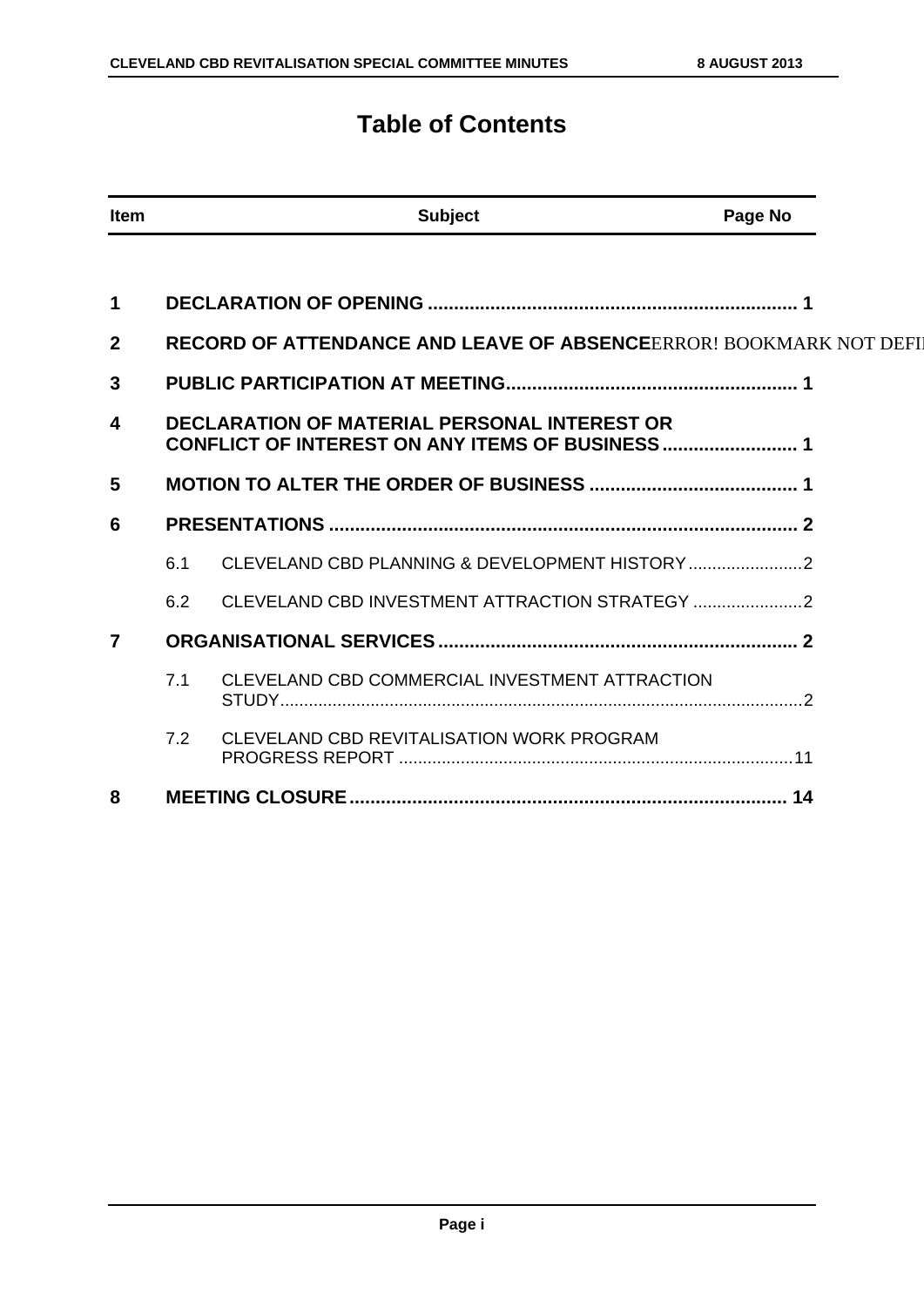#### **1 DECLARATION OF OPENING**

The Mayor declared the meeting open at 9.03am.

#### **2 RECORD OF ATTENDANCE AND LEAVE OF ABSENCE**

| <b>Members Present:</b> |                              |
|-------------------------|------------------------------|
| Cr K Williams           | Mayor                        |
| Cr C Ogilvie            | <b>Councillor Division 2</b> |
| Cr M Edwards            | <b>Councillor Division 5</b> |
| Cr J Talty              | Councillor Division 6        |
| <b>Cr M Elliott</b>     | <b>Councillor Division 7</b> |
|                         |                              |

Committee Manager:

Mr N Clarke **General Manager Organisational Services** 

Officers:

Mr B Lyon Chief Executive Officer Mrs L Rusan General Manager Community & Customer Services Mr D Hunt Principal Advisor Economic Development

#### Observers:

| Cr A Beard   | Deputy Mayor and Councillor Division 8 |
|--------------|----------------------------------------|
| Cr W Boglary | <b>Councillor Division 1</b>           |
| Cr P Bishop  | Councillor Division 10                 |
| Cr P Gleeson | Councillor Division 9                  |

**Minutes:**<br>Mrs J Parfitt

Corporate Meetings & Registers Team Leader

#### **3 PUBLIC PARTICIPATION AT MEETING**

Nil

#### **4 DECLARATION OF MATERIAL PERSONAL INTEREST OR CONFLICT OF INTEREST ON ANY ITEMS OF BUSINESS**

Nil

#### **5 MOTION TO ALTER THE ORDER OF BUSINESS**

Nil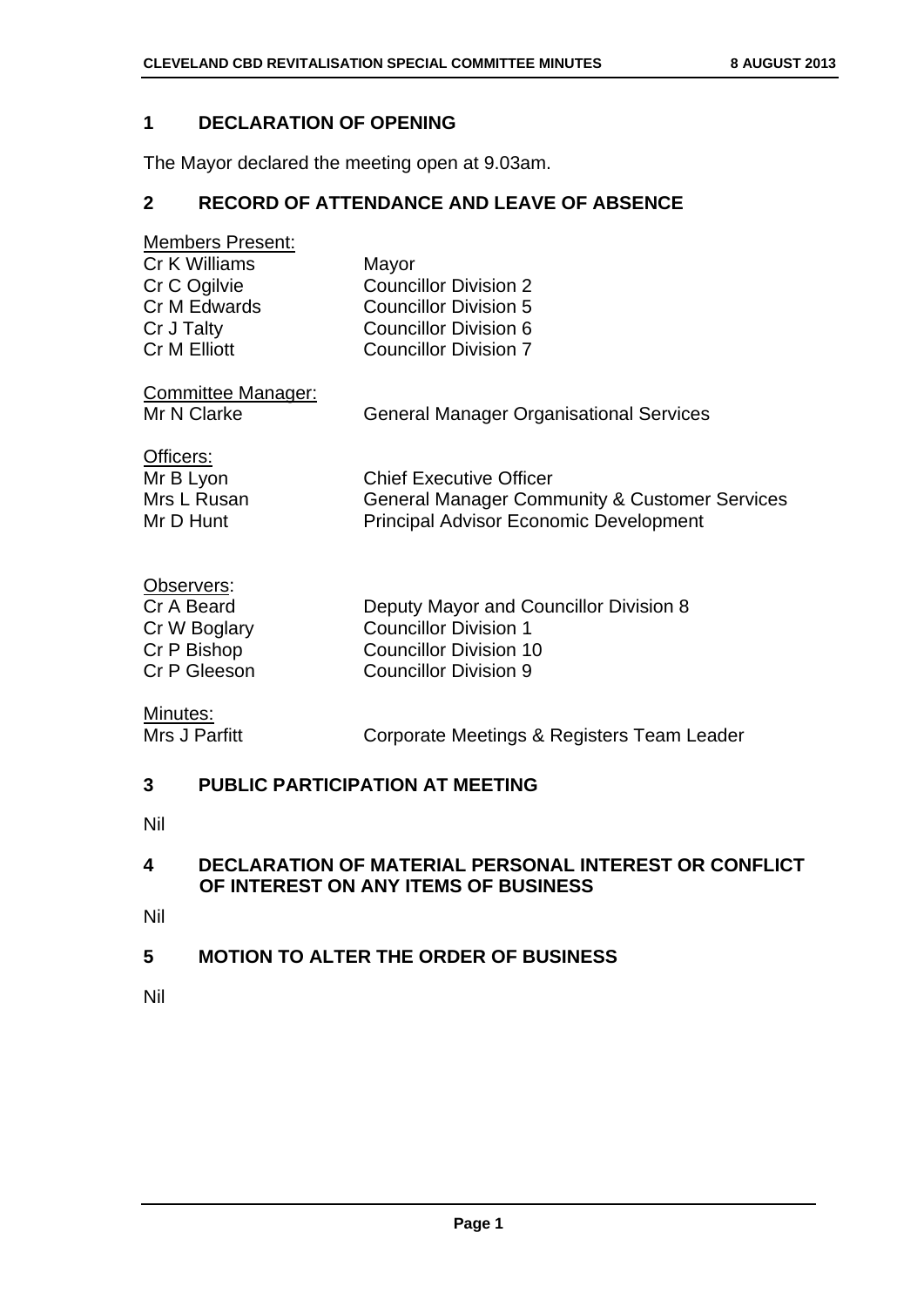#### **6 PRESENTATIONS**

#### **6.1 CLEVELAND CBD PLANNING & DEVELOPMENT HISTORY**

A presentation was given by Mr Gary White – Strategic Planning Advisor Macro Plan Dimasi on the planning and development history of Cleveland.

#### **6.2 CLEVELAND CBD INVESTMENT ATTRACTION STRATEGY**

A presentation was given by Mr Ben Koop from Jones Lang LaSalle on the findings of the Cleveland CBD Investment Attraction Strategy Report.

#### **7 ORGANISATIONAL SERVICES**

#### **7.1 CLEVELAND CBD COMMERCIAL INVESTMENT ATTRACTION STUDY**

**Dataworks Filename: LUP Projects Cleveland CBD Commercial Attraction Study** 

**Attachment: Cleveland CBD Commerical Investment Attraction Strategy Draft 22 July 2013**

**Responsible/Authorising Officer:** 

COMMO

**Nick Clarke General Manager Organisational Services** 

**Author: Douglas Hunt Principal Adviser Economic Development** 

#### **PURPOSE**

The purpose of this report is to seek the Cleveland CBD Revitalisation Committee's consideration of phases one and two of the Cleveland CBD Commercial Investment Attraction Study undertaken by Jones Lang LaSalle.

The report outlines the findings from phases one and two of the study providing an economic baseline analysis of the Cleveland CBD and an overview of the competitive advantages of the Cleveland CBD and its future economic role in the city.

#### **BACKGROUND**

The Cleveland CBD Revitalisation Special Committee Council resolved at its General Meeting of  $25<sup>th</sup>$  March 2013 to adopt the Cleveland CBD Revitalisation Special Committee Work Plan. Section C of that work plan involved the development of a series of economic analysis one of which included undertaking a revitalisation strategy that would incorporate a number of objectives: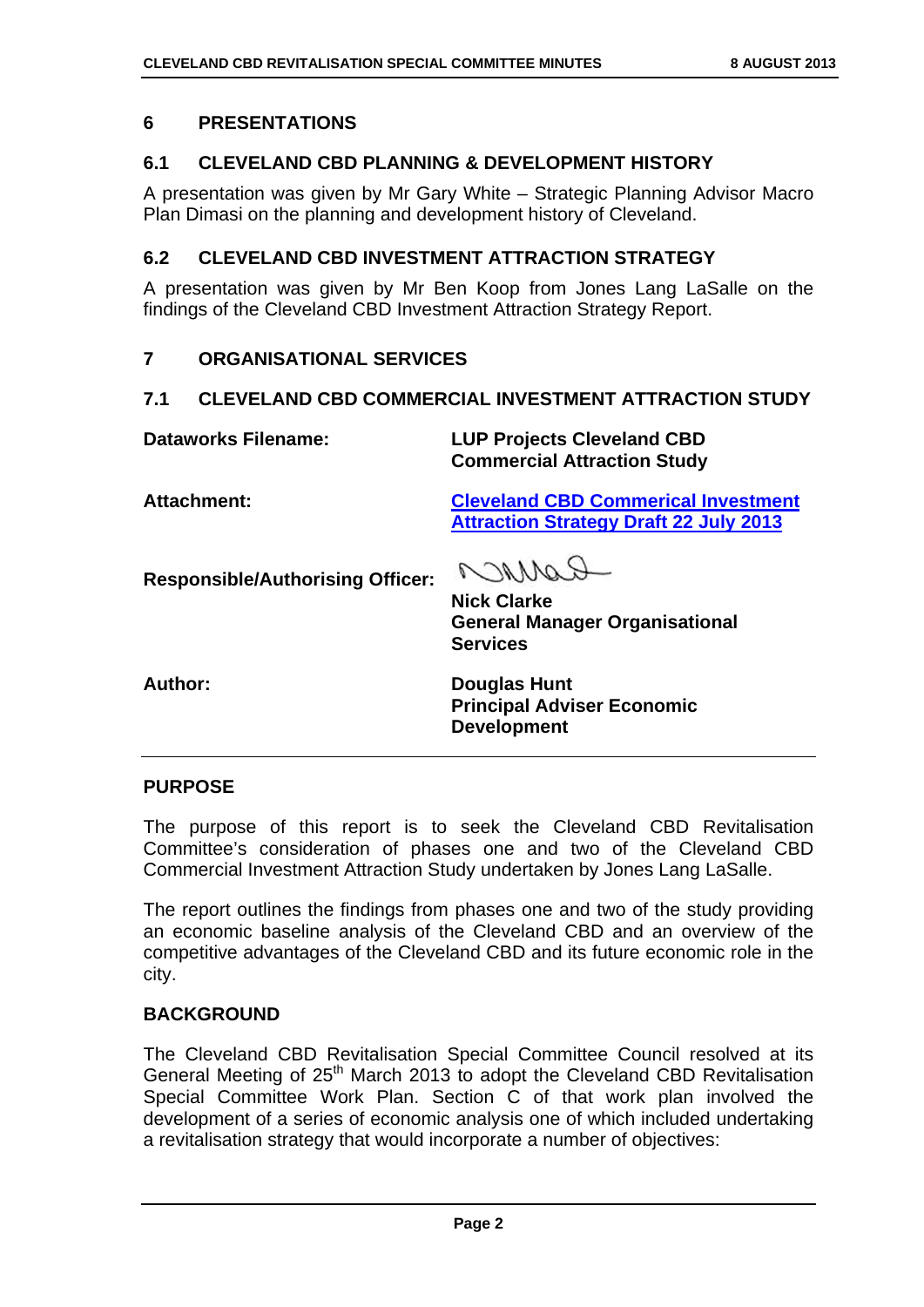- To undertake a detailed market analysis to determine the most likely development properties, and what strategies for those properties would ensure RCC has a good chance of attracting investors;
- A detailed market assessment to help demonstrate the centres strength and attract the developers capable of delivering viable projects for the CBD; and
- To provide informed market driven information and feasibility analysis concerning the types of land uses and commercial development the Cleveland CBD can support, in line with the intentions of the Master plan.

In line with the objectives of the project, there are four key elements to this project. They comprise the following:

- 1. Developing an economic baseline assessment for the Cleveland CBD that identifies the target market and business/sector profile that Council should seek to target for the Cleveland CBD;
- 2. Defining the competitive advantages of the Cleveland CBD;
- 3. Identifying specific investors to locate and invest in the Cleveland CBD, including the identification of financially viable catalytic project sites on Council owned land that provide commercially oriented development options that potentially allow Council to act in a development role and;
- 4. Developing a commercial investment attraction plan for the Cleveland CBD.

#### **ISSUES**

The Cleveland CBD Commercial Investment Attraction Study phase one and two has been completed by Jones Lang LaSalle (see Attachment) and provides an overview of the local CBD economy and the competitive advantages of the CBD versus both the wider Redland City LGA and other areas in Southeast Queensland.

The first two phases of the study have undertaken an economic baseline assessment of the Cleveland CBD, broadly based around the key sectors of the local economy.

The report reviewed the following areas of the Cleveland CBD, making comparisons both with the broader Redland City area and the wider Brisbane market:

#### **I. Residential Market Assessment**

The report found that the Cleveland residential market for houses had softened since 2002; however median prices had increased steadily over the decade, with a current median house price in Cleveland of \$500,000. The apartment market had also softened since 2007, however as with the house market, prices have increased steadily however, sales of apartments in Cleveland peaked in 2007. The median price for apartments is \$350,000, with apartments and semidetached dwellings forecast by JLL to represent up to 80% of residential dwelling stock by 2022.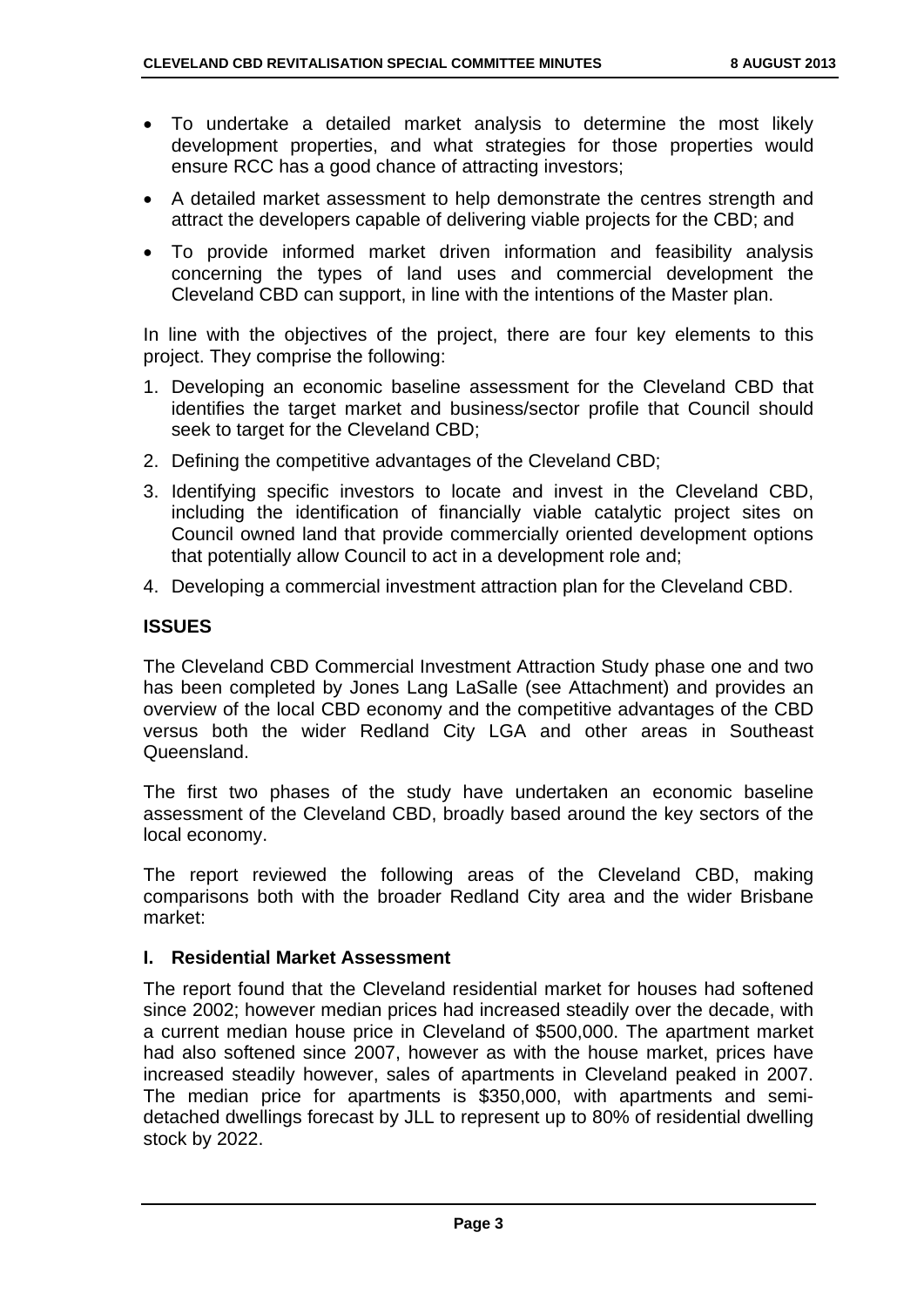The largest issue facing the Cleveland (and Redland City) market over the coming decade will be an increase in the 65 and over demographic which will have the largest increase of any age group. The 5-14 year demographic, is also expected to grow over the decade above trend relative to other age categories, with both trends dictating that future housing supply will need to be flexible, delivering a range of options to cater to the changing demographics.

#### **II. Employment overview and Occupier profile**

The report found that four industry sectors dominate employment in the Cleveland CBD accounting for 56.1% of all employment, based on the ABS mesh data for the area. These sectors are:

- Retail trade
- Accommodation and food services
- Public administration and:
- Health care and social assistance

The major occupier of office space in the Cleveland CBD occurs in the Public Administration employment sector, which accounts for 51.5% of the office space in the CBD. The most likely employer is Redland City Council; however the ABS data does not elaborate this detail. The sectors of Health Care and Social Assistance and Education and Training represent a smaller portion of overall employment in the CBD, relative to the remainder of Redland City and offer the most potential for growth according to the report.

#### **III. Office market assessment**

The findings of the report indicate that unlike the Sydney and Melbourne Office markets, Brisbane has been slow to develop a large suburban office market. The report noted that areas of Brisbane that do have a suburban office market are dominated by government tenants, or have government backed technology focus. The report also found that examples of successful office park precincts in Brisbane, including Brisbane Technology Park, Southgate Corporation Park, Freeway Office Park were used by companies for back-office functions that are not reliant on face-to-face communication.

The report found that it the Cleveland office market is a small office precinct that is in direct competition with Capalaba, rather than any other suburban office market. The main uses for offices in the Cleveland CBD were identified as:

- Redland City Council
- Cleveland Magistrates Court
- Cleveland Police Station
- Legal offices
- Accountants
- Real estate agents
- Banking/finance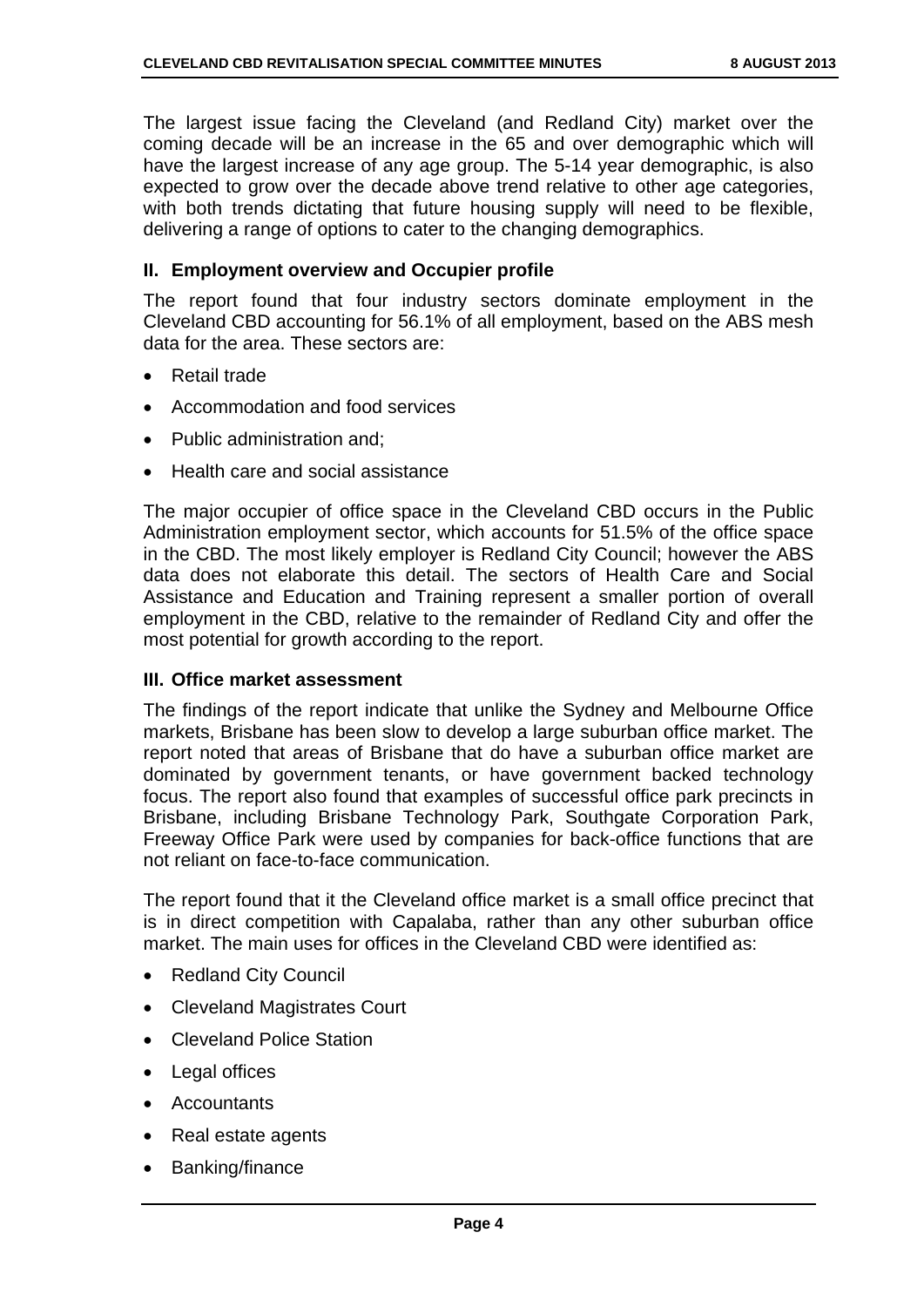The conclusion on the Cleveland CBD office market from the report found that the Cleveland CBD will endure relatively low commercial office growth. However, it identified a number of potential options that could deliver growth in the CBD office market over the coming years. These options include:

- Relocation of TAFE from Alexandra Hills
- Establishment of call centres/back office functions
- ATO regional offices
- Regional state government offices
- University faculty centres (such as UQ/Mater training centre)

#### **IV. Retail market assessment**

The review of retail in the Cleveland CBD found that the retail sector in Cleveland performs relatively strongly in terms of turnover per m², in both the supermarket and speciality sectors. The analysis by JLL concluded that Cleveland could potentially support another supermarket, based on the sectors current turnover in Cleveland and the surrounding catchment of the Cleveland CBD. The analysis by JLL suggests that either an ALDI supermarket, or an expansion of one of the existing supermarkets.

The report also identified Cleveland as a potential site for a Discount Department Store (DDS), post 2016 based on the primary market catchment in Cleveland, but also on the possibility of attracting customers from other areas in close proximity to Cleveland such as Thornlands, Ormiston and Alexandra Hills.

In determining the potential for an expansion of retail in the Cleveland CBD, JLL have concluded that it is essential that Cleveland focuses on expanding the food and entertainment sectors of the Cleveland CBD. This is necessary to prevent the ongoing leakage that is occurring to other centres, including Victoria Point, Capalaba, Carindale and Garden City. Expanding these sectors of the Cleveland CBD economy will also be necessary to make the centre a more attractive destination from a residential perspective.

#### **V. Overview of the following commercial sectors;**

- Education and training This sector has emerged as one of Australia's major export industries, with the provision of international students fee paying students in Australia. The sector includes, higher education, vocational education and training, English language intensive course providers, schools and pre-schools. The report identifies potential in the Cleveland CBD for the relocation of the TAFE campus if there are commercial reasons for undertaking such a move. In addition, they recommended further provision of University faculty training facilities, such as the UQ/Mater nurse training school in Cleveland CBD. It was noted in the report that higher education providers in CBD locations are strong employment providers and provide economic multiplier effects in other sectors of the local economy.
- Leisure and Entertainment This sector was identified as offering growth potential in the Cleveland CBD, notably through the location of small (3-4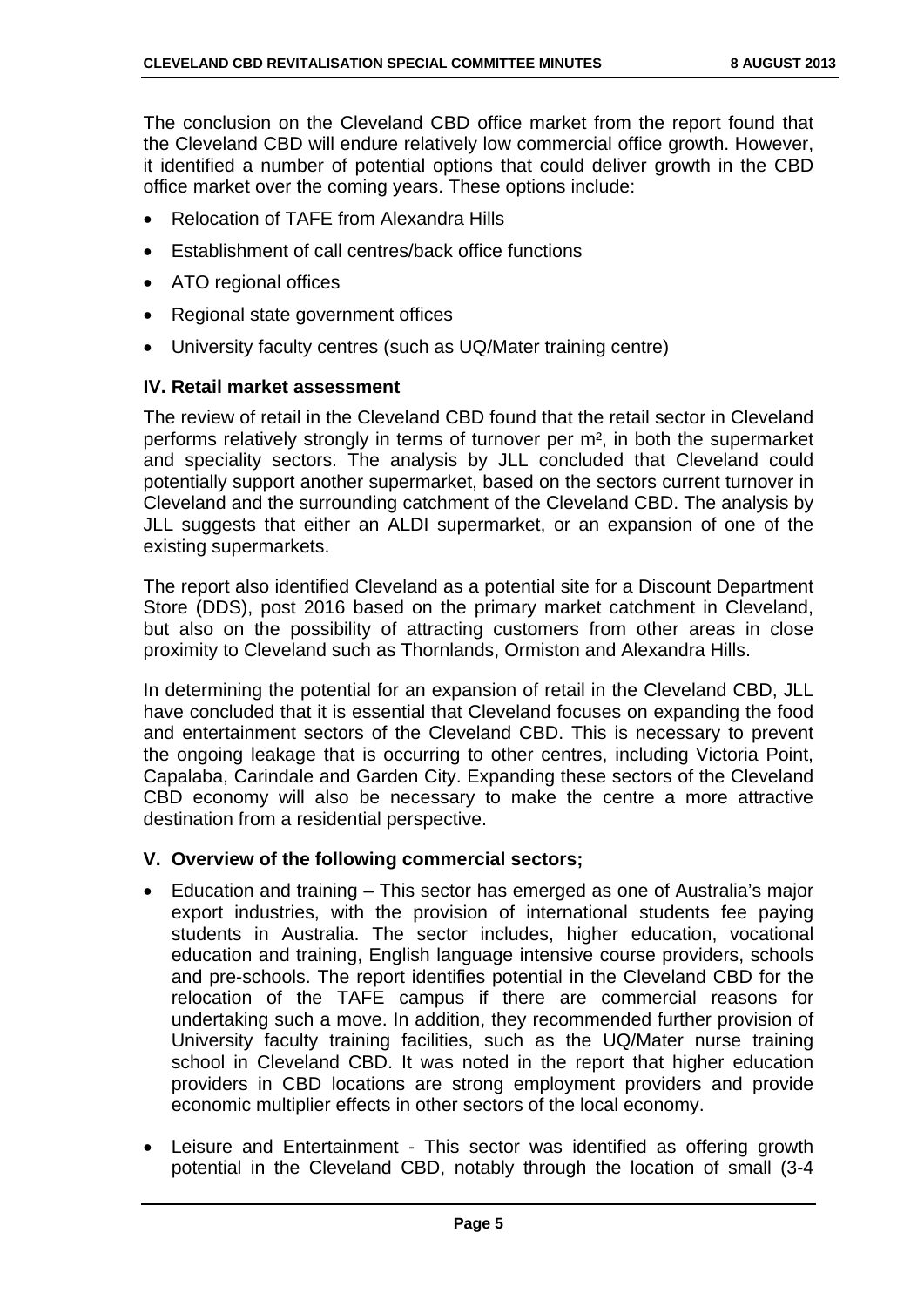screen) cinema complex. It was noted that although a large multiplex cinema operator is unlikely to consider Cleveland a viable option, a small boutique operator may be able to make such an operation viable. The report did state however that this option should not precede either the development of a new supermarket, or DDS option for Cleveland.

- Health and Medical uses The largest sector in the Australian economy by employment, which is mirrored by the broader Redland City economy (14.3% of the population is employed in this sector). In Cleveland the Healthcare and Social Assistance sector employs 10.3% of the city's workforce and is identified in the report as a sector offering significant growth potential for the CBD. This growth is not likely in services already offered by the hospital precinct, however throughout Australia there has been growth in GP super centres and Day surgery centres, which could be replicated in the Cleveland CBD. The services offered by such centres would also be complimentary to the demographic base of the CBD.
- Retirement living The report notes that demographically Cleveland is well placed as an option for retirement living. There are a range of factors that benefit Cleveland in this respect including its central location, retail offering, proximity to hospital and high quality healthcare, transport offerings and its amenity. The retirement industry sector is currently experiencing a change in trends, expanding beyond low-rise, development located on CBD fringe areas, to Multi-story retirement projects, small retirement clusters that are integrated within traditional residential areas and the development of master planned communities where retirement living is integrated with a range of services offered to the wider community. The report concluded that Council should engage with the retirement sector to seek the development of high quality multi-story retirement accommodation within the Cleveland CBD.
- Visitor Accommodation It was the preferred view of JLL that Council should not actively pursue the development of new accommodation offerings within the Cleveland CBD, as there is little or no demand for this type of offering. There are a number of reasons why this market is unlikely to prove viable for Cleveland over the next decade. These include low demand from tourism visitation to Cleveland, low expected growth (1.4% p.a.) in visitor numbers to both the Gold Coast and Brisbane, declining business visitor nights in Brisbane (-0.3% p.a.), low occupancy rates in the Brisbane hotel sector relative to Sydney, Melbourne and Perth and small business population within Cleveland to support a hotel, or serviced apartment development.

#### **VI. Assessment of investment locations**

The report analysed a number of investment locations around both Southeast Queensland and other suburban office locations in Australia, to demonstrate the demand and supply equation associated with investment decision making. It also highlighted the complexities involved with this process and the strategies that other local government areas, often in conjunction with state governments have employed in undertaking large scale development or redevelopment of commercial areas. In addition to this, the assessment highlighted the role played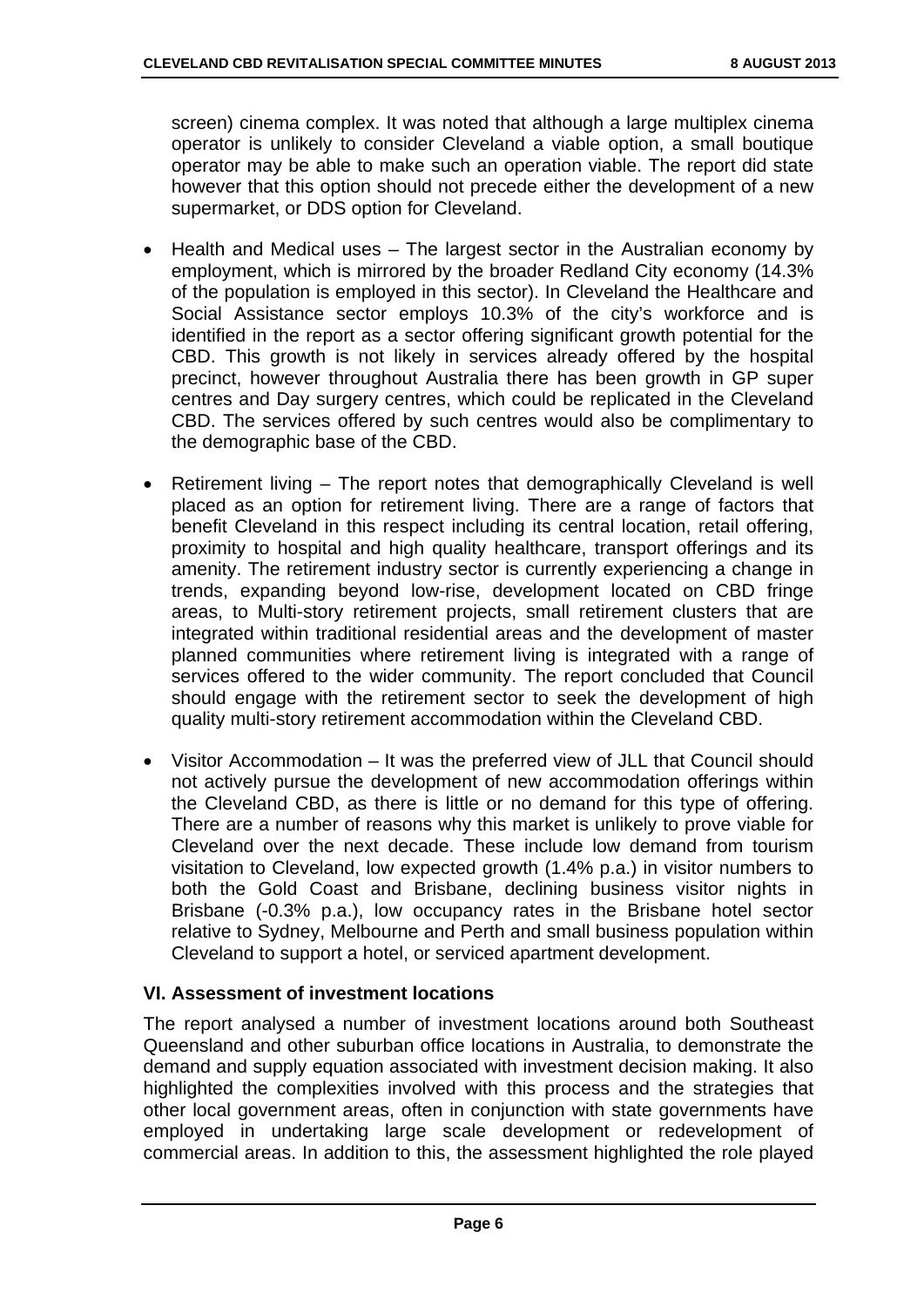by market forces in determining the success or otherwise of an area as an attractive investment location.

#### **VII. Future role and function of Cleveland CBD**

The report recommended that the future role and function of the Cleveland CBD be based initially (0-2 year time frame) around consolidating its strength as a retail centre with a focus on attracting another supermarket and DDS to the CBD. JLL's findings also indicate that developing Cleveland as an entertainment area with a focus on the food sector and the possibility of attracting a boutique cinema operator will assist in enhancing the appeal of Cleveland as a destination.

Over a 1- 5 year period and improvement in the retail offering in Cleveland would deliver benefits in the residential market, as it will assist in making Cleveland a more attractive place to live. Initial residential offering needs to be on owneroccupier model that targets a younger demographic, however also catering to the ageing demographic that dominates the Cleveland SLA.

In addition to this, JLL recommend that during this 1-5 year period, Council focus on building the training and education and training and healthcare and social assistance sectors of the economy as part of a strategy aimed at diversifying the economy. The report found that growth in the commercial office sector will only start to occur in Cleveland when the retail and residential components of the economy are strengthened; however any development in this sector is likely to be small scale.

| <b>Strengths</b>                                                      | <b>Weaknesses</b>                                                                          | <b>Opportunities</b>                                                                                                                                                                                                                                                                                               | <b>Threats</b>                                                                          |
|-----------------------------------------------------------------------|--------------------------------------------------------------------------------------------|--------------------------------------------------------------------------------------------------------------------------------------------------------------------------------------------------------------------------------------------------------------------------------------------------------------------|-----------------------------------------------------------------------------------------|
| Proximity to<br>Raby Bay                                              | Age profile<br>$\bullet$<br>Education<br>$\bullet$                                         | Major<br>$\bullet$<br>development                                                                                                                                                                                                                                                                                  | Capalaba<br>$\bullet$<br>$\bullet$                                                      |
| Visual amenity<br>Strong retail<br>performance<br>Transport<br>access | facilities (lack<br>of within CBD)<br>Limited range<br>$\bullet$<br>of medical<br>services | opportunities<br>Toondah<br>$\bullet$<br>harbour PDA<br>Expanded retail<br>$\bullet$<br>offering<br>Rail<br>$\bullet$<br>connectivity<br>Consolidation<br>$\bullet$<br>of government<br>operations<br>Expansion of<br>$\bullet$<br>Stockland<br>Increased<br>$\bullet$<br>residential<br>population and<br>density | <b>Victoria Point</b><br>Public<br>$\bullet$<br>opposition to<br>increased<br>densities |

#### **VIII. SWOT analysis**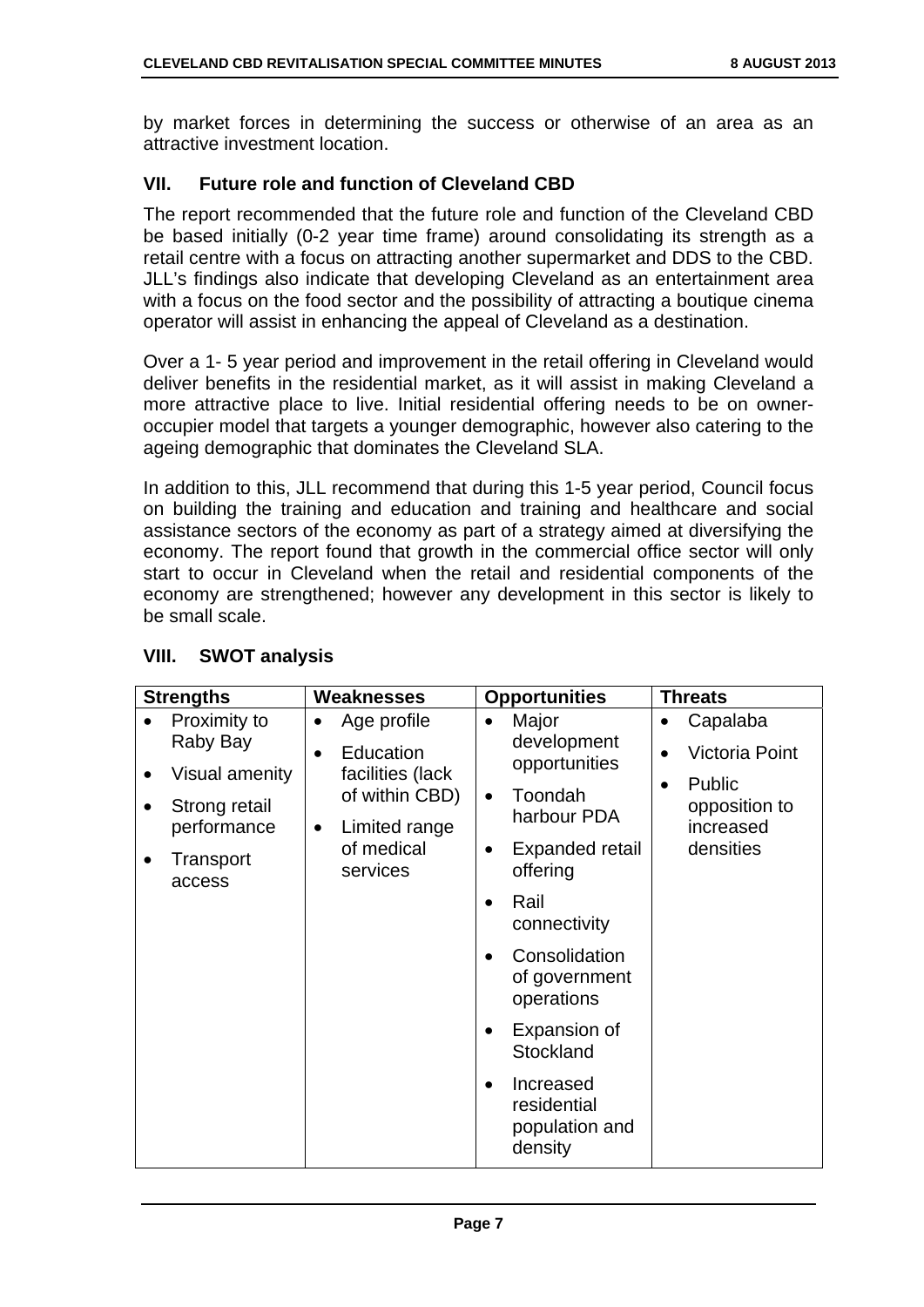#### **STRATEGIC IMPLICATIONS**

#### **Legislative Requirements**

There are no legislative requirements that affect the outcome of this report.

#### **Risk Management**

#### *Opportunities*

- Implement the Master Plan guidelines for the commencement of catalyst site development. This will improve streetscape and amenity and have the potential to renew investor confidence in the CBD;
- Potential to generate activity and income from Council landholdings; and
- Potential to increase rateable properties within the CBD. Increase to revenue stream.

#### *Risks*

- Financial costs associated with activation of catalyst sites in the Master Plan. No budget yet allocated. Committee work will be to determine the benefits to Council of developing at least one catalyst site;
- Financial costs associated with incentives. Some impact will occur on revenue;
- Investors continue to bypass Cleveland in favour of other areas of Southeast Queensland that offer potentially better ROI. This includes out of centre developments within the City;
- Perception that the focus on Cleveland is at the expense of other areas in the City; and
- Time required for Committee members to devote to the elements of the CBD revitalisation process.

#### **Financial**

1. Review of Council landholdings and uses

The analysis currently being undertaken by Jones Lang LaSalle will include a due diligence review of current landholdings and building assets determining their current market value.

In addition, Council the review will also determine the estimated useful life of Council buildings and future staffing requirements within the Cleveland CBD to determine the feasibility of consolidating Council administrative staff in one building.

A review of these assets will assist in determining the most cost-effective options for their use, including investment attraction options as a way of generating potential asset sales and/or proving development options for Council CBD landholdings.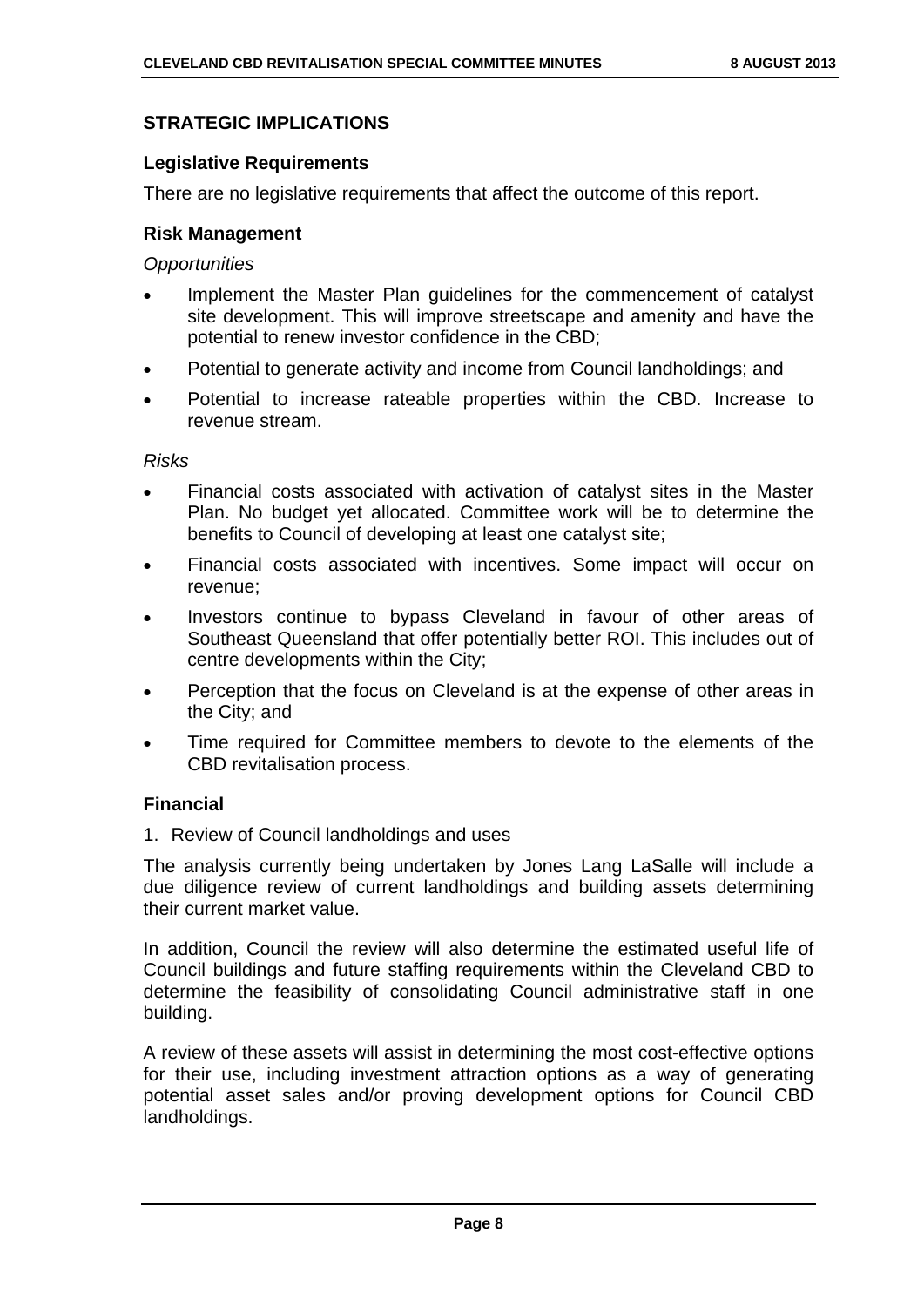#### **People**

Undertaking the development of phases one and two of the Cleveland CBD Commercial Investment Attraction Study has required the devotion of the following Officers:

- Principal Adviser Strategic Economic Development
- Principal Adviser Priority Development Areas
- Strategic Planning Manager

#### **Environmental**

The environmental benefits in relation to the works of the Committee will be prefaced on the environmental benefits associated with Cleveland Town Centre Master Plan. These would include:

- Improved open space and public amenity
- Town Square development
- Traffic flow improvements, reducing vehicle movements
- Improved pedestrian and cycling routes
- Improved transport use, with less reliance on the use of private vehicles; and
- Improved environmental requirements to buildings associated with the Master Plan, using best practice design elements. Some examples would include use of building materials that are used sustainably, building locations and height, use of recycled water, passive and active solar designs, street shading and building overhang, ensuring that embodied energy is minimised reducing utility usage.

#### **Social**

The implementation of one of the catalyst projects as outlined by Cleveland Centre Master Plan has the potential to result in a more varied mix of uses within the CBD (both commercial and residential) has the potential to increase activity within Cleveland outside of the traditional business hours, contributing to a more vibrant centre

#### **Alignment with Council's Policy and Plans**

#### *Relationship to Corporate Plan*

The recommendation primarily supports Council's strategic priorities of delivering a healthy natural environment, green living, wise planning and design, a supportive and vibrant economy, strong and connected communities, and of embracing the bay.

The Cleveland Centre Master Plan and Cleveland CBD Incentives Package address these strategic priorities through:

 Promoting an active town centre through opportunities for retail, commercial and residential redevelopment connected with high quality public spaces including green and shaded streets and boulevards. The style of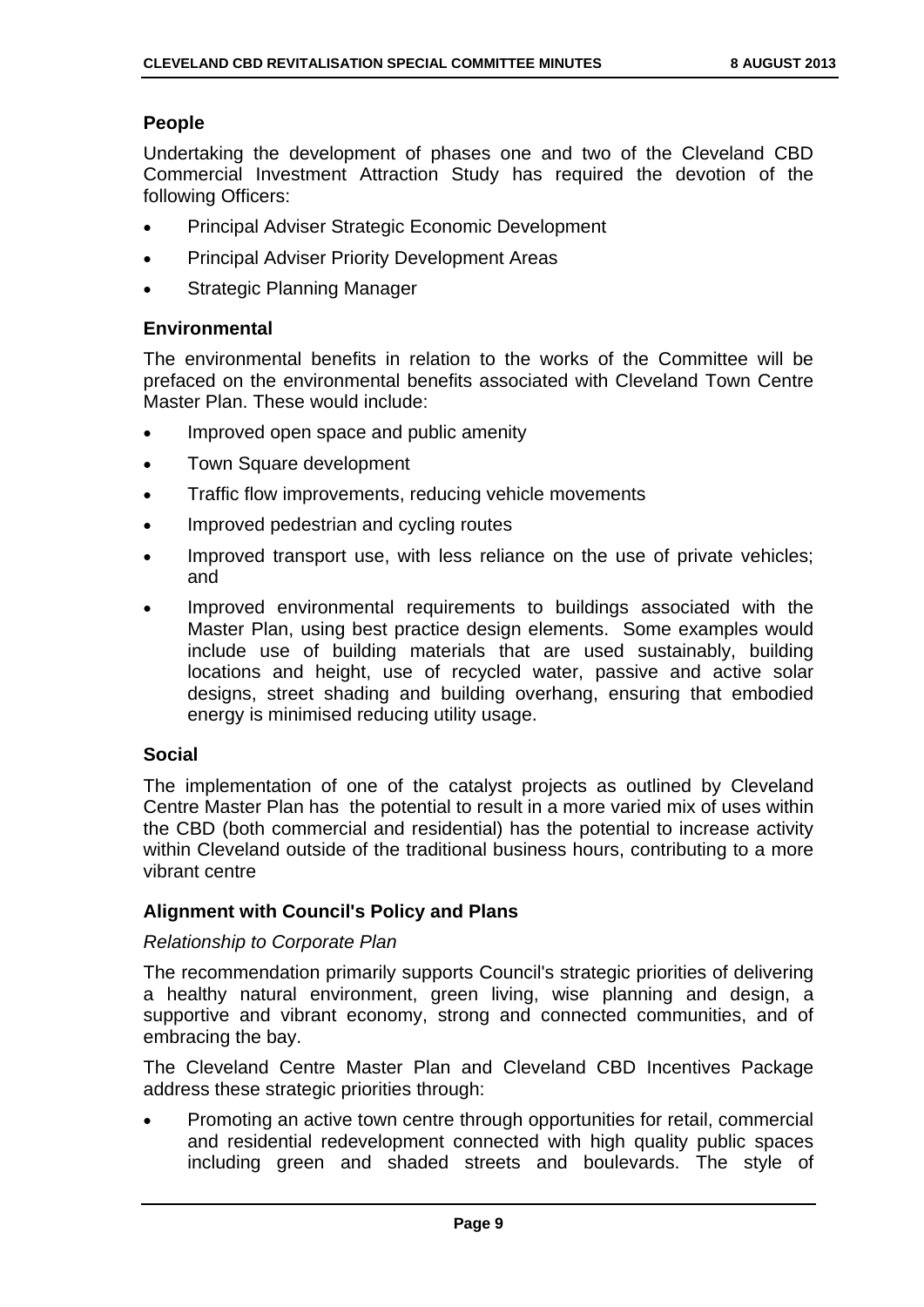architecture and public space will blend the unique bayside qualities of the City with the environmental and historical aspects of the locality;

- Providing a focus for civic life within the town centre through the establishment of a central plaza, which can provide a location for local community events such as farmers markets;
- Maintaining and enhancing Bloomfield and Middle Streets as prominent boulevards and pedestrian spines in the city centre;
- Providing opportunity for business investment and local employment;
- Defining the distinctive qualities and characteristics of existing landscape assets. Three primary open space corridors have been identified, which generally run north/south, and provide opportunities to create distinctive landscape experiences;
- Enhancing existing drainage and riparian corridors, which connect to the Bay, marina and surrounding bush land; and
- Strategic Implications.

#### **CONSULTATION**

The preparation of this document has been a collaborative effort between Officers from across the organisation including; Community and Customer Services and Organisational Services. The people consulted in the preparation of the report include:

- Group Manager, City Planning and Assessment
- Principal Adviser Priority Development Areas
- Councillor Division 2
- Mayor

#### **OFFICER'S/COMMITTEE RECOMMENDATION**

**Moved by: Cr J Talty Seconded by: Cr C Ogilvie** 

**That the Cleveland CBD Revitalisation Special Committee resolve to endorse the contents of this report.** 

#### **CARRIED**

Cr Elliott was not present when this motion was put.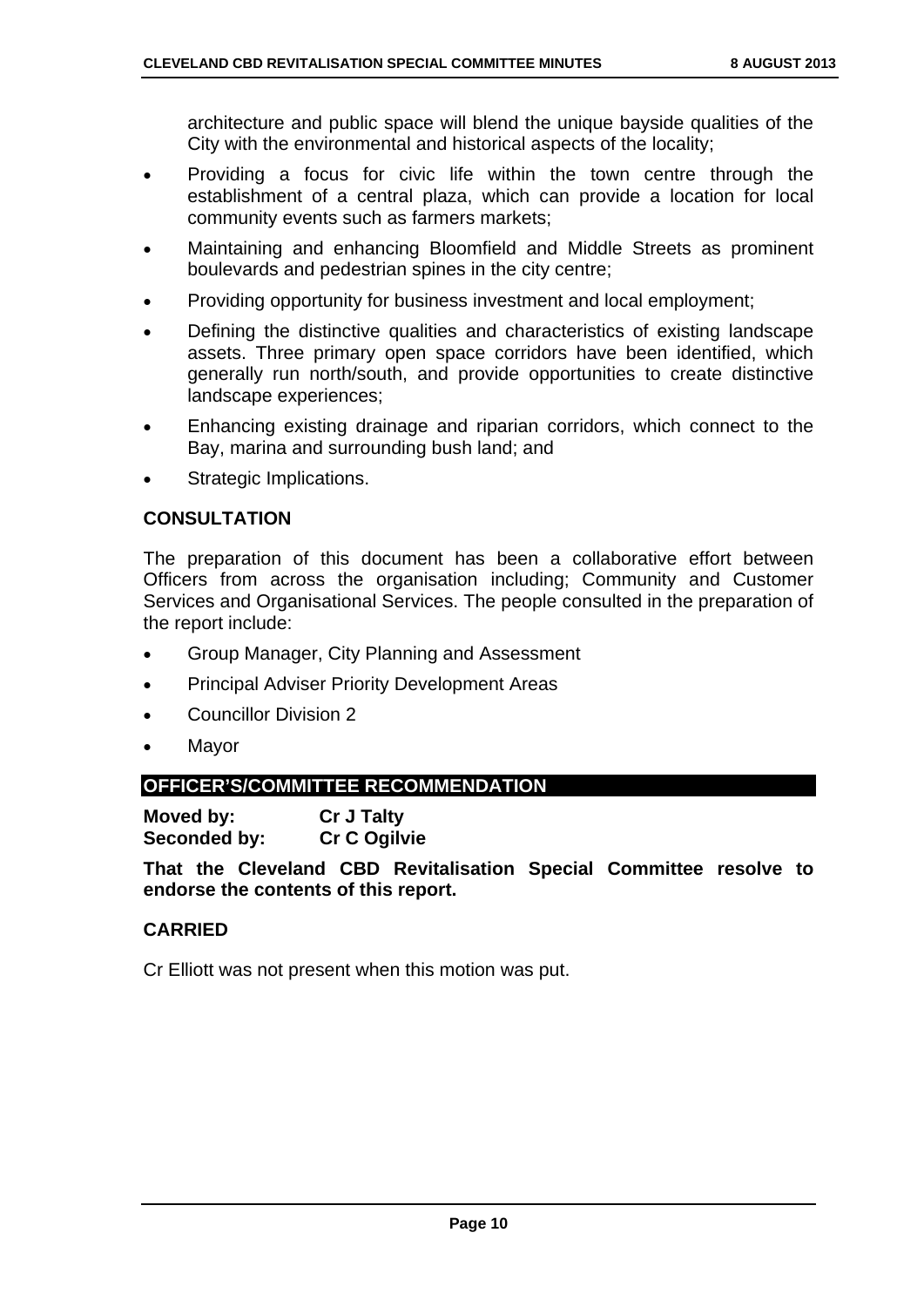#### **7.2 CLEVELAND CBD REVITALISATION WORK PROGRAM PROGRESS REPORT**

**Dataworks Filename: ED Planning: Cleveland CBD Proposed Work Program LUP Projects: Cleveland CBD Project** 

**Attachment: Cleveland CBD Revitalisation Strategy Work Plan Status Report August 2013**

**Responsible/Authorising Officer:** 

Carron

**Nick Clarke General Manager Organisational Services** 

**Author: Douglas Hunt Principal Adviser Strategic Economic Development** 

#### **PURPOSE**

The purpose of this report is to provide an update on the progress of the implementation of the Cleveland CBD Revitalisation Work Plan.

#### **BACKGROUND**

Council resolved on the General Meeting on  $6<sup>th</sup>$  June 2013 to:

- 1. Endorse the Cleveland CBD Revitalisation Work Plan subject to budget deliberations and ongoing monitoring and review;
- 2. Add to current work program:
	- a) Outcomes of Item 1.1 *(CBID)*;
	- b) In current events, consideration of the Black Swamp
- 3. Bring back to all future Cleveland CBD Revitalisation Committees, the work program including scorecard tracking and progress reporting.

The Cleveland CBD Revitalisation Work Plan highlights 4 key work program areas which will assist with delivering outcomes for the Cleveland CBD Revitalisation Committee. The four work programs are:

- a) Master Plan Implementation short term actions;
- b) Management of Cleveland CBD Development Incentives Program;
- c) Economic Analysis incorporating Council land investigations and Council land requirements; and
- d) Project Management and Governance.

The Cleveland CBD Revitalisation Work Plan seeks to balance the need to deliver short and medium term improvements in the CBD (for example streetscape improvements) while undertaking further technical and feasibility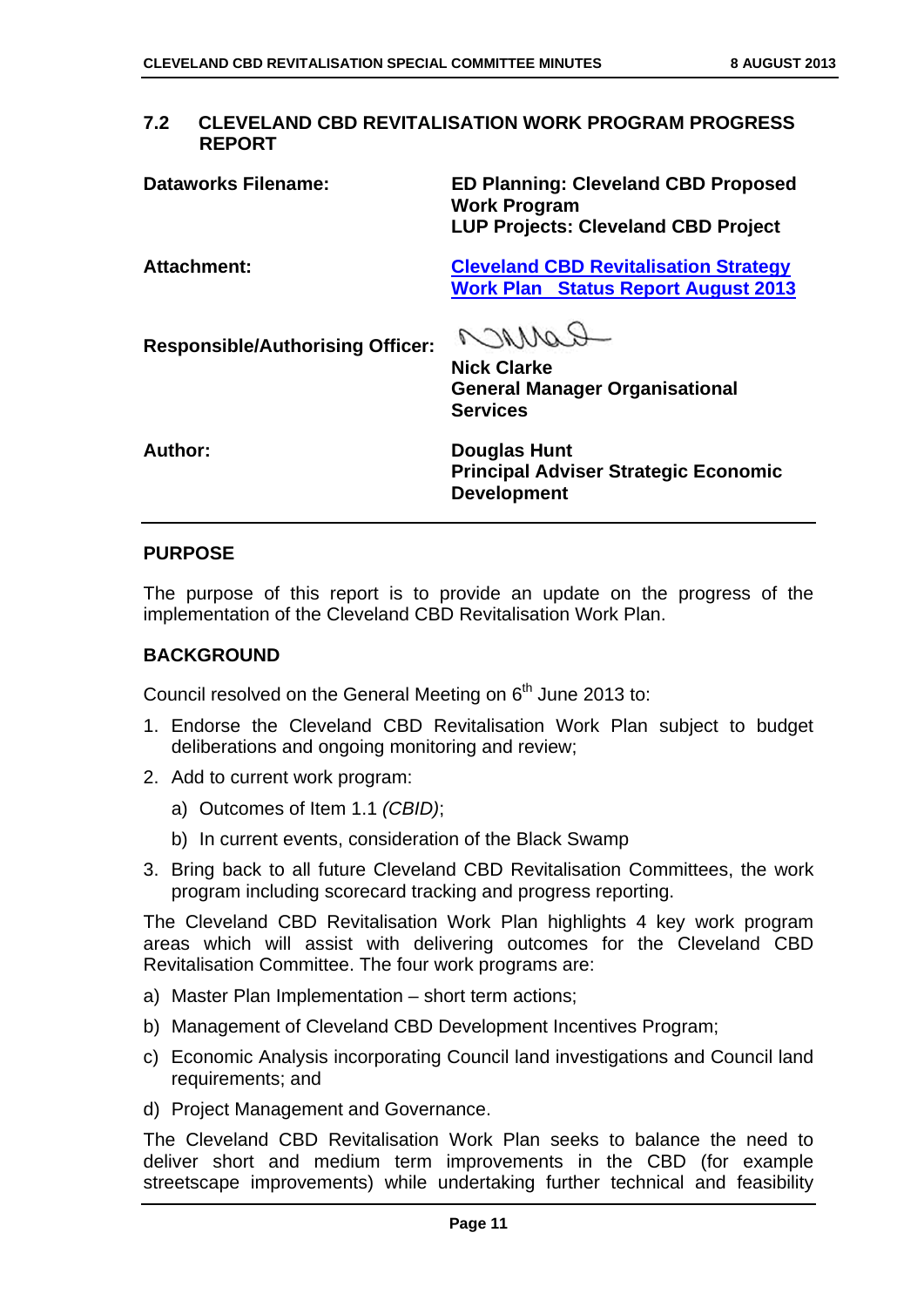studies to facilitate the long-term future release of Council land (valued at \$20m).

As well as defining key work programs, the draft Work Plan also identifies a range of events and facilities that are currently held within or are in close proximity to the Cleveland CBD. As part of the Cleveland CBD Revitalisation Committee and Project there is scope to consider how Council can assist with attracting more people to these events and encouraging greater use of these facilities.

#### **ISSUES**

#### The Scorecard Approach

A scorecard tracking using the traffic light symbols has been used in the attached status report.







**Progressing well meeting objectives, on budget on time** 

**Progressing but requires constant monitoring** 

**Caution not meeting planned objectives, budget or time.** 

#### Progress on Actions

Since commencement of the Work Plan the following progress has been made on the initial 39 actions:

- 17 actions are progressing well meeting objectives and on budget and on time.
- 14 actions have commenced and are progressing and require monitoring.

8 actions have not commenced and are mostly long term actions

#### **STRATEGIC IMPLICATIONS**

The revitalisation of the Cleveland CBD is recognised as a strategic priority of Council. Implementation of the Cleveland CBD Revitalisation Work Plan will guide future work related to the revitalisation of Cleveland CBD and assist with delivering the short, medium and long term outcomes of the Cleveland CBD Revitalisation Committee.

#### **Legislative Requirements**

There are no legislative requirements that affect the outcome of this report.

#### **Risk Management**

There are no risk management requirements that affect the outcome of this report.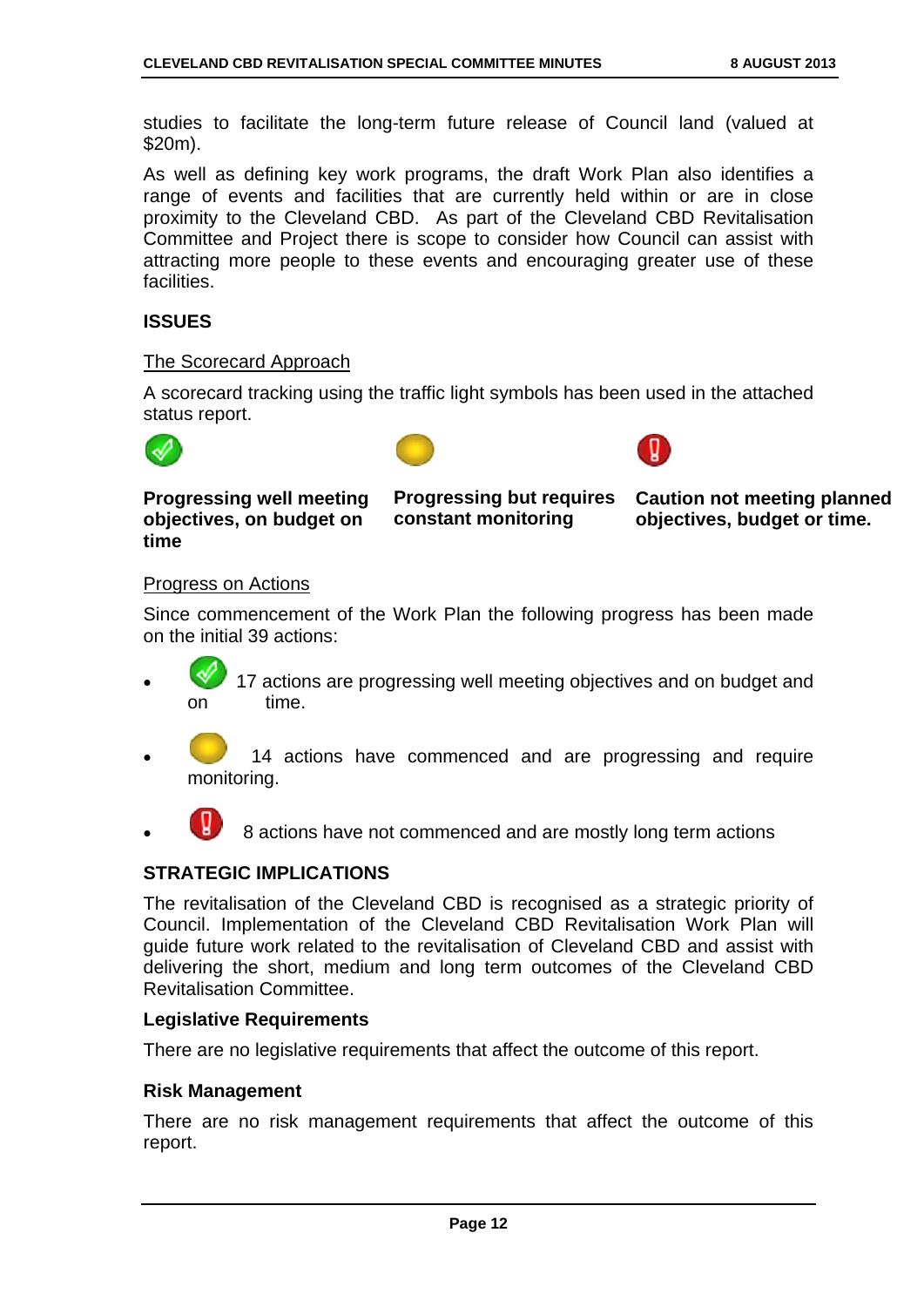#### **Financial**

The work tasks for 12/13 have been estimated at \$135,000.

To date (13/5/13) \$110,000 has been committed from the allocated \$135,000 in the 2012/2013 financial year.

An allocation of \$10,000 will be required by City Spaces for tree pruning and it is expected that the full budget amount will be committed by the time this report goes to Council.

The Communications Group have indicated that the \$75,000 allocated for the communication strategy is currently on time for delivery in the current financial year.

#### **People**

The implementation of the Cleveland CBD Revitalisation Work Plan and associated work programs is requiring work to be undertaken across a range of departments and groups within Council. The draft Cleveland CBD Revitalisation Work Plan assigns responsibility to appropriate areas of Council for each of the activities and tasks. Recognising the significance of the Cleveland CBD Revitalisation Project it is expected that Council groups will work collaboratively to implement the plan.

#### **Environmental**

The environmental benefits in relation to the works of the Committee will be prefaced on the environmental benefits associated with Cleveland Town Centre Master Plan.

These would include:

- Improved open space and public amenity
- Town Square development
- Traffic flow improvements, reducing vehicle movements
- Improved pedestrian and cycling routes
- Improved transport use, with less reliance on the use of private vehicles; and
- Improved environmental requirements to buildings associated with the Master Plan, using best practice design elements. Some examples would include use of building materials that are used sustainably, building locations and height, use of recycled water, passive and active solar designs, street shading and building overhang, ensuring that embodied energy is minimised reducing utility usage.

#### **Social**

The implementation of one of the catalyst projects as outlined by Cleveland Centre Master Plan has the potential to result in a more varied mix of uses within the CBD (both commercial and residential) has the potential to increase activity within Cleveland outside of the traditional business hours, contributing to a more vibrant centre